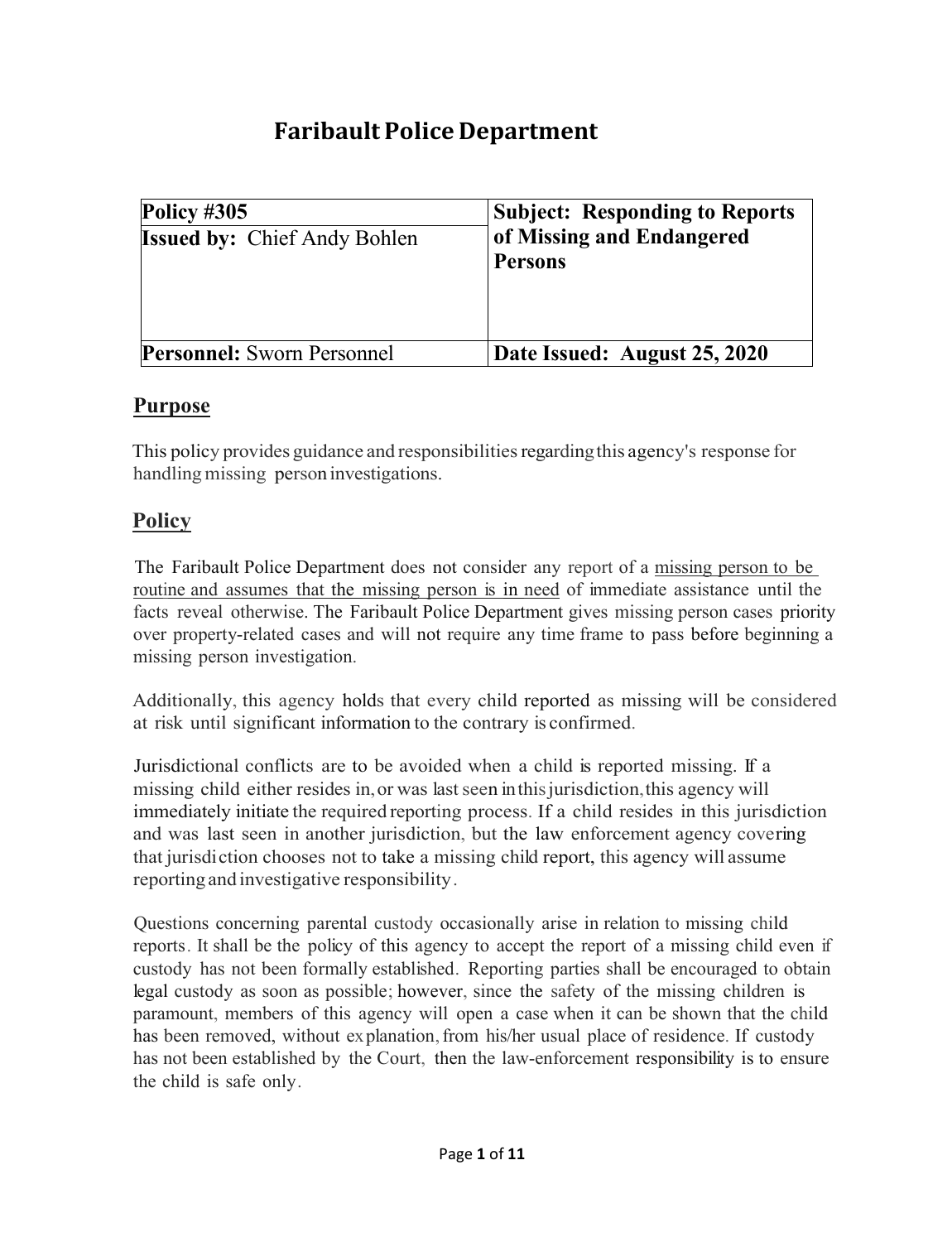# **Definitions**

- A. *At Risk:* Includes, but is not limited to, the following:
	- 1. A victim of a crime or foul play.
	- 2. A person missing and in need of medical attention.
	- 3. A missing person with no pattern of running away or disappearing.
	- 5 A mentally impaired missing person.
- B*. AtRisk Missing Child:* Inaddition to the above,a missingchildwillbe considered "atrisk"when one ormoreoftheunusualcircumstancesbelowarepresent:
	- 1. Thirteen (13) years of age or younger,
	- 2. A missing person who may be the victim of parental abduction, or
	- 3. Believed or determined to be experiencing one or more of the circumstances noted below:
		- a. **Is out of the zone of safety for his/her age and developmental stage.** The zone of safety will vary depending on the age of the child and his/her developmental stage. In the case of an infant, for example, the zone of safety will include the immediate presence of an adult custodian or the crib, stroller, or carriage in which the infant was placed. For a school-aged child the zone of safety might be the immediate neighborhood or the route taken between home and school.
		- b. **Has mental or behavioral disabilities.** If the child is developmentally disabled or emotionally disturbed/behaviorally challenged, he or she may have difficulty communicating with others about needs, identity, or address.The disability places the child in danger of exploitation or other harm.

Law enforcement is presented with several unique challenges when responding to, searching for, and recovering a missing Autistic child, such as:

- Children often seek bodies of water.
- A tendency for the child to wander or elope.
- A tendency to seek small enclosed spaces which may be overlooked during initial searches.
- Eluding or hiding from searches.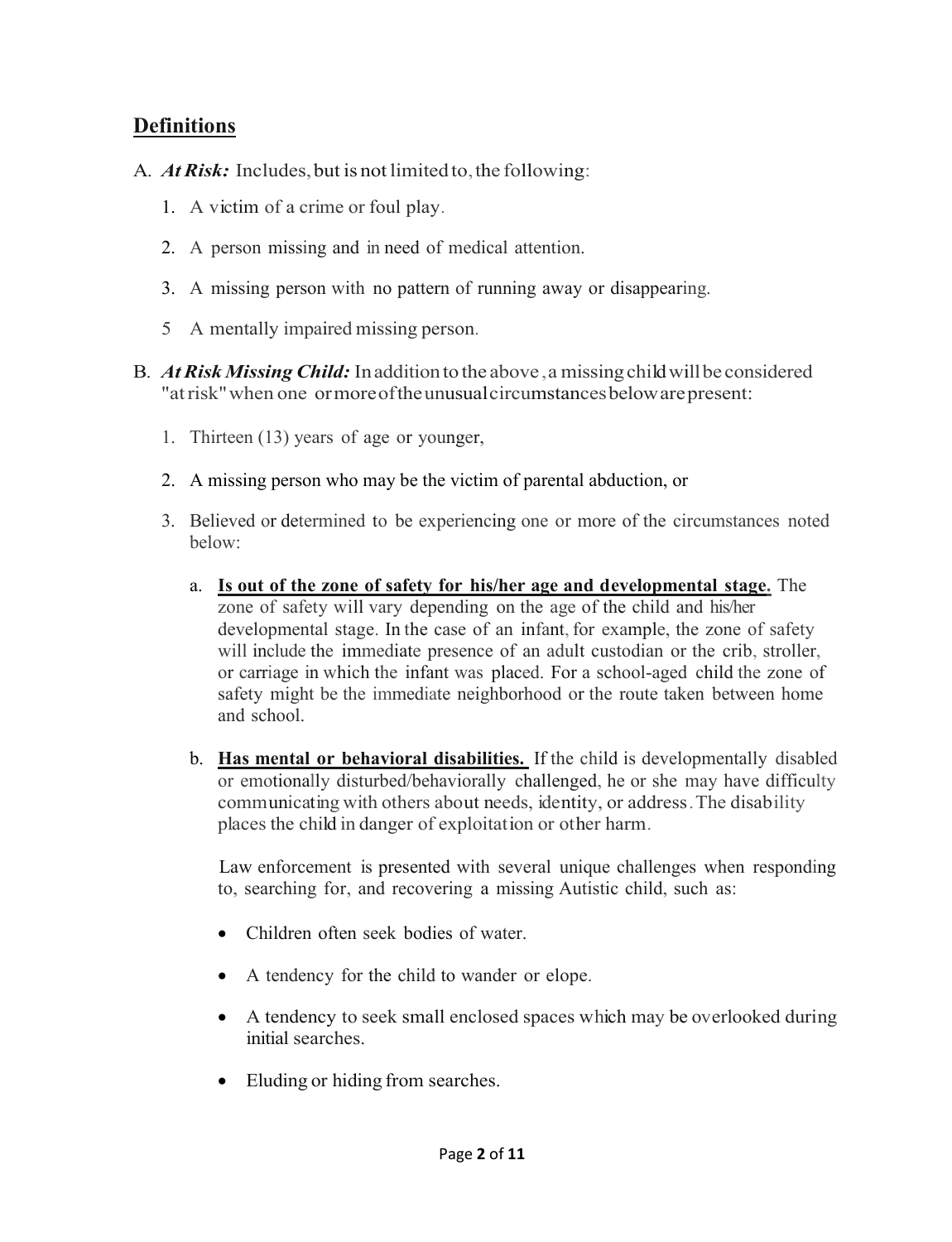- Some children may have a diminished sense of fear, causing them to be unable to respond to search teams.
- Some children are very resilient.
- Unique behaviors (No children are alike).
- Very specific interests or fascinations to the child (active roadways, road signs, trains, fire trucks, etc.)
- c. **Is drug dependent, including both prescribed and/or illicit substances, and the dependency ispotentiallylife-threatening.** Any drugdependencyputsthemissing child atrisk.The diabetic or epileptic child requires regular medication or his/her condition may become critical. The abuser of illegaldrugs, on the other hand, may resort to crime or become thevictimofexploitation.
- d. **Has been absent from home for more than 24 hours before being reported to law enforcement as missing.** While some parents may incorrectly assume that 24 hours must pass before law enforcement will accept a missing-person case, a delay in reporting might also indicate the existence of neglect or abuse within the family.
- e. **Is in a life-threatening situation.** The environment in which the child is missing may be particularly hazardous.Examples of a dangerous environment could be a busy highway for a toddler, an all-night truck stop for a teenager, or an outdoor environment in inclement weather for a child of any age.
- f. **Is inthe company of others who could endanger his/her welfare.** A missing child in such circumstances is in danger not only of sexual exploitation,but also of involvement incriminal activity such as burglary, shoplifting, robbery and other violent crimes.
- g. **Is absent in a way inconsistent with established patterns of behavior and the deviation cannot be readily explained.** Most children have an established and reasonably predictable routine. Significant, unexplained deviations from that routine increase the probability ofrisk to the child.
- h. **Is involved in a situation causing a reasonable person to conclude the child should be considered at risk.** Significant risk to the child can be assumed if investigation indicates a possible abduction, violence at the scene of anabduction,or signs of sexual exploitation.
- *C. Missing Person:* Any person who is reported missing to law enforcement when the person's location is unknown. This includes a child who has been taken, detained, concealed, enticed away or kept by a parent in violation of the law. It also includes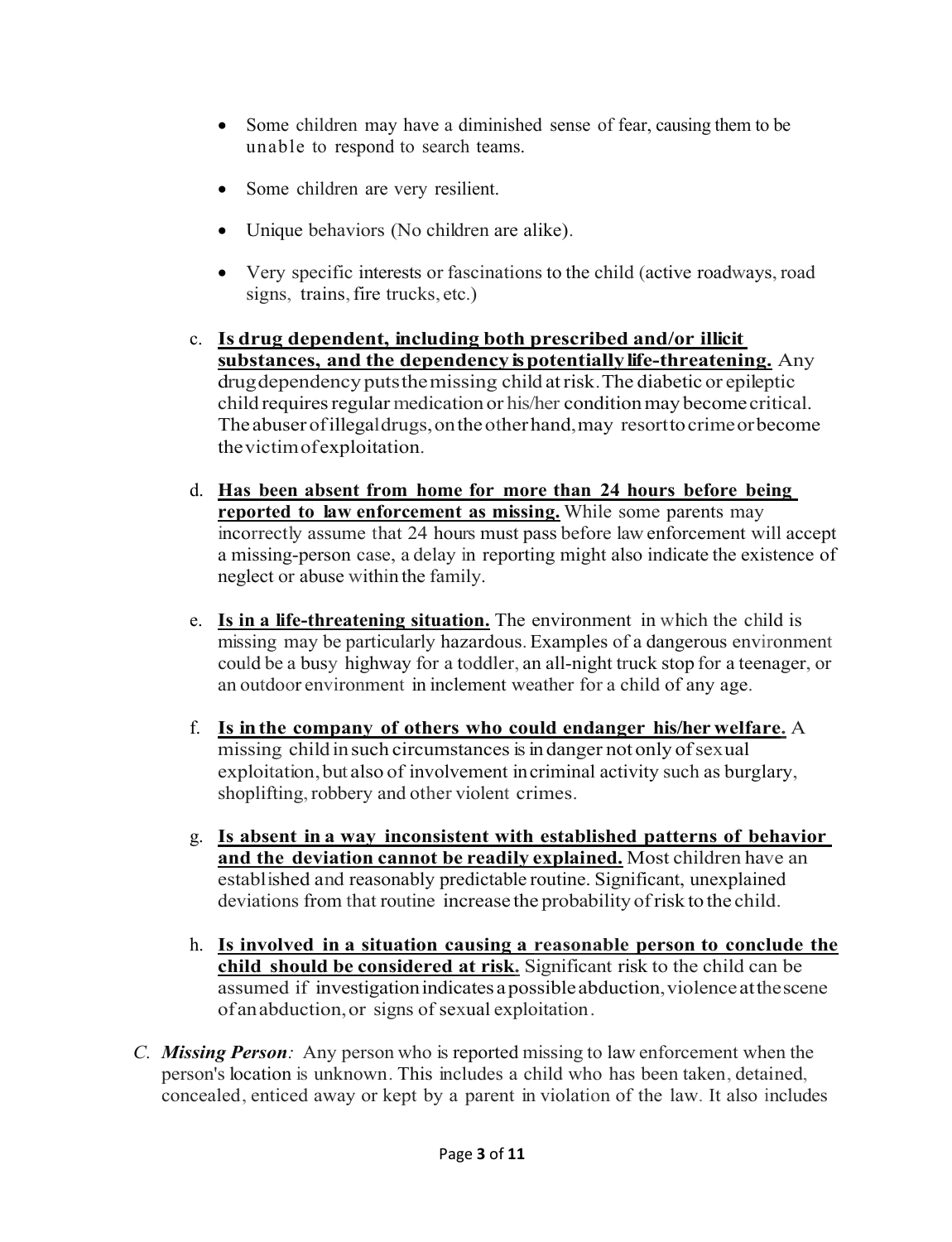any child who is missing voluntarily, involuntarily or under circumstances that do not conform to his/her ordinary habits or behavior, and who may be in need of assistance.

*D. Missing Person Networks:* Those databases or computer networks available to law enforcement and that are suitable for information related to missing person's investigations. These include the National Crime Information Center (NCIC), Missing Person System (MPS) and the Unidentified Persons System (UPS).

# **Procedures**

# **Actions Upon Determination of Unusual Circumstances -Missing Children**

If it is determined that unusual circumstances are involved in the report of a missing child, the child will be considered **at risk**, and an expanded investigation, including the use of all appropriate resources, will immediately commence. While all incidents involving missing children should be investigated thoroughly, those involving unusual circumstances indicate a heightened likelihood of risk to the child and, therefore, require an intensive response.

If appropriate, existing inter-agency response protocols--including the AMBER Alert system and/or other immediate community notification methods, if available--should be considered

# **Endangered Missing Advisories(EMA)**

An EMA is an emergency notification system for people (adult and children) who have been reported missing and believed to be indanger.The EMA also provides a tool to law enforcement to safely recover missing children who do not fit the AMBER Alert criteria. Law enforcement can chose between AMBER and EMA based on the individual case and the appropriate criteria. EMA's are called "Silver Alerts" for missing persons 65 years of age or older.

Issuance of an EMA can help raise awareness of the dangers that missing persons face and reduce the pressure on police to issue an AMBER Alert in cases that do not fit the criteria. More important, the EMA provides a strategy for law enforcement to notify the public and save lives.

# **Required Forms and DNA Collection Kits**

The Investigations Divisionshould ensure the forms and kits are developed and available in accordance with this policy, state and federal law, including:

A. Department report form for use in missing person cases.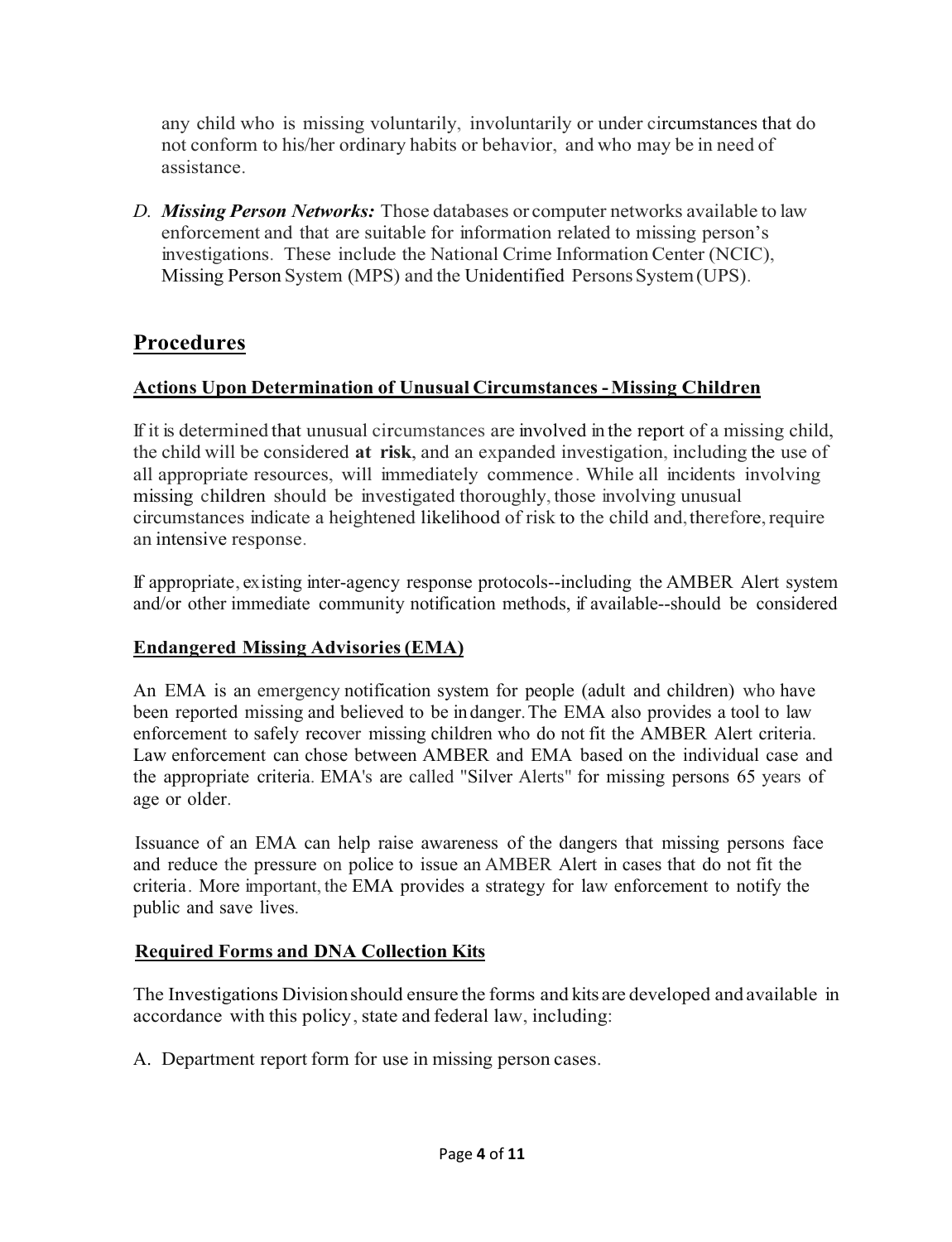- B. Medical Records Release Form.
- C. Minnesota BCA missing person forms as appropriate.

### **ACCEPTANCE OF REPORTS**

Any employee encountering a person who wishes to report a missing person or runaway shall render assistance without delay. This can be accomplished by accepting the report via telephone but it is recommended in-person, initiating an investigation.Those employees who do not take such reports or who are unable to render immediate assistance shall promptly dispatch or alert an employee who can take the report.

A report shall be accepted in all cases and regardless of where the person was last seen, where the person resides or any other question of jurisdiction.

#### **Initial Investigation**

As may be appropriate according to the circumstances, officers or other employees conducting the initial investigation of a missing person should take the following investigative actions, as applicable:

- A. Respond to a dispatched call for service as soon as practicable.
- B. Interview the reporting person, any witnesses, and parent(s) of missing children, to determine whether the person qualifies as a missing person and, if so, whether the person may be at risk.
- C. Notify a supervisor immediately if there is evidence that a missing person is either at risk or may qualify for a public alert.
- D. Obtain a detailed description of the missing person including photo(s) and videos.
- E. Confirm the person is in fact missing by conducting an immediate and thorough search of the scene.
- F. Verify custody status of missing children.
- G. Identify the circumstances of the missing episode (risk factors).
- H. Determine when,where, and by whom the missing person was last seen.
- I. Identify the missing child's zone of safety for his/her age and developmental stage.
- J. Make an assessment of the type of incident.
- K. Interview individual(s) who last had contact with the missing person.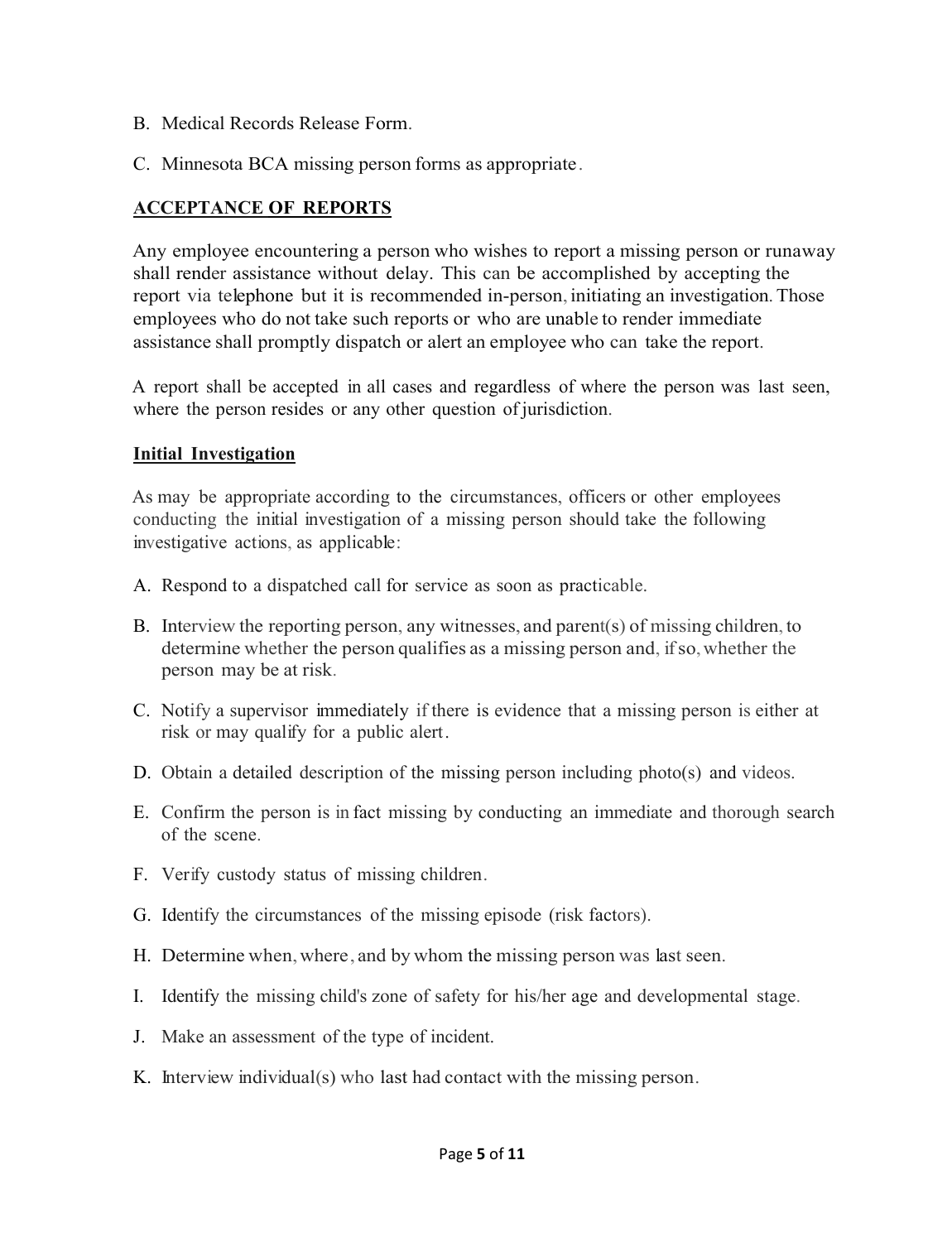- L. When applicable, obtain a description of the suspected abductor(s) and other pertinent information.
- M. Provide detailed descriptive information to the Communications Center and Broadcast a "Be on the Look-Out" (Attempt to Locate or ATL) bulletin if the person is deemed at risk, pursuant to this policy.The ATL should be broadcast as soon as practicable but in no event more than one hour after determining the missing person is at risk.
- N. Identify and separately interview everyone at the scene.
- O. Seal/protect the scene, the missing person's home, and areas of interest as potential crime scenes in the case of an at risk person.
- P. Ensure that entries are made intothe appropriate missing person networks asfollows:
	- 1. Immediately, when the missing person is at risk.
	- 2. All other cases, as soon as practicable, not later than two hours from the time of the initial report.
- Q. Complete the appropriate report forms accurately and completely and initiate a search as applicable under the facts.
- R. Collect and/or review the following:
	- 1. A photograph and a fingerprint card of the missing person, if available.
	- 2. A voluntarily provided biological sample of the missing person, if available (e.g., toothbrush, hairbrush).
	- 3. Any documents that may assist in the investigation, such as court orders regarding custody.
	- 4. Any other evidence voluntarily provided that may assist in the investigation, including personal electronic devices (e.g., cell phones, computers).
- S. When circumstances permit and if appropriate, attempt to determine the missing person's location through their telecommunications carrier, Internet provider, or Internet history.
- T. Contact the appropriate agency ifthe report relates to a previously made missing person report and another agency is actively investigating that report.When this is not practical,the information should be documented inan appropriate report for transmission to the appropriate agency. Ifthe information relates to an at-risk missing person,the officer should notify a supervisor and proceed with reasonable steps to locate the missing person.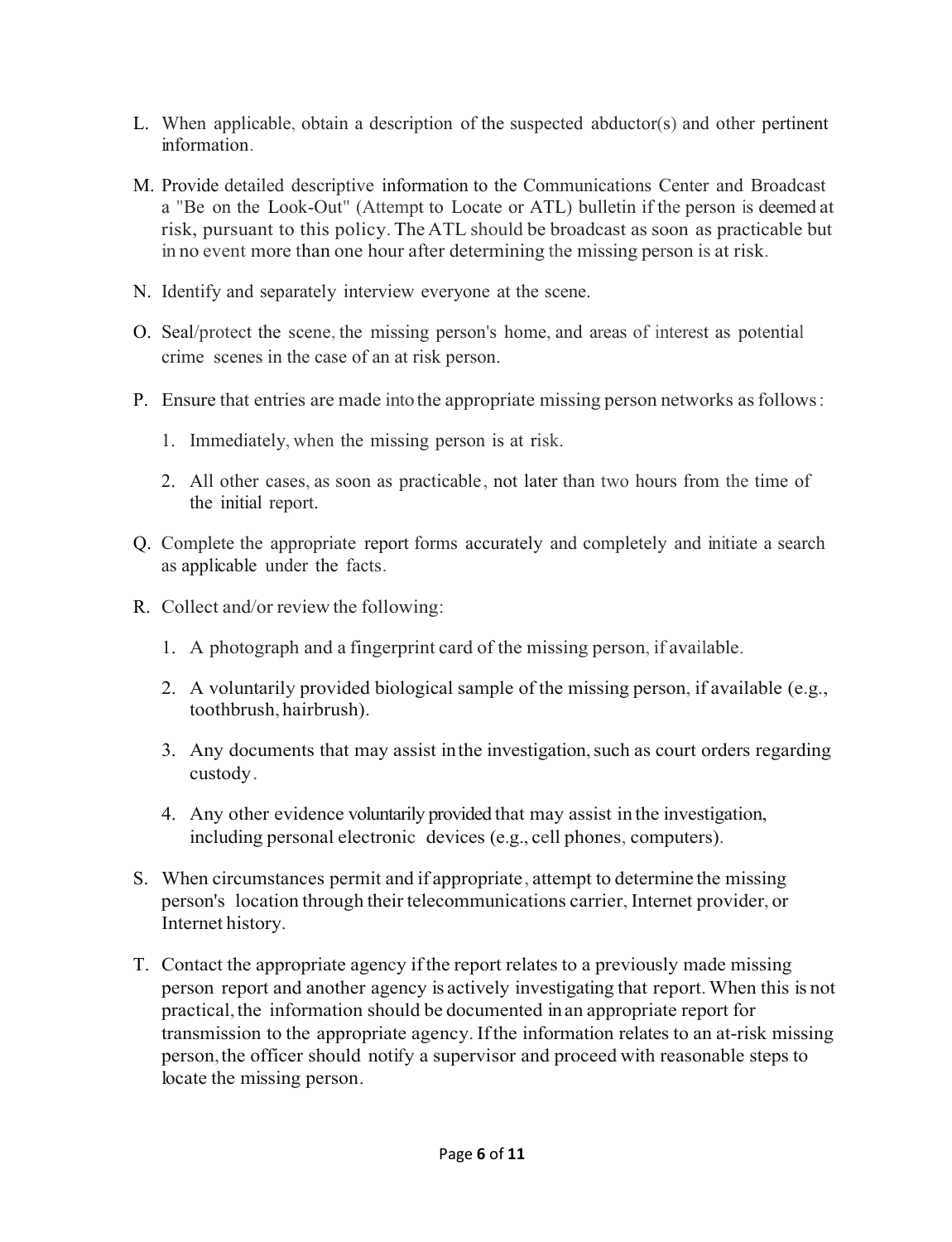### **Searches for Missing Children With Special Needs**

While cases of missing children with special needs should be treated as critical incidents requiring elevated responses by law enforcement and first responders, children with autism have an unusually high mortality rate and are especially at risk. Certain exceptions may apply for those special-needs children who are considered highfunctioning and therefore should be assessed accordingly weighing all risk factors.

Because children with autism often have an extremely high attraction to water, first responders and search teams should immediately check all nearby bodies of water in an effort to head-off the child. These include but are not limited to streams, ponds, lakes, rivers, creeks, storm-water retention/detention basins, and backyard and public swimming pools. The use of air units and/or canine teams should be used for the search.

### **Report Procedures and Routing**

Employees should complete all missing person reports and forms promptly and personally deliver to the appropriate supervisor as soon as a missing person report is ready for review.

#### **Supervisor Responsibilities**

As may be appropriate according to the circumstances, the supervisor assigned to the report of a missing person should:

- A. Obtain a briefing and written reports from the first responder(s) and other agency personnel at the scene.
- B. Determine if additional personnel and resources are needed to assist in the investigation.
- C. Consider activation of the **AMBER Alert** system and/or other immediate community notification methods such as an **Endangered Missing Person Advisory (EMA)** when appropriate.
- D. Take reasonable steps to identify and address any jurisdictional issuesto ensure cooperationbetweenagencies.
- E. Establish a command post.
- F. Organize and coordinate search efforts. Systematic searches are common features of missing-child investigations. A supervisor should appoint a search operation coordinator who can oversee the search effort while the supervisor remains available to manage the entire investigation.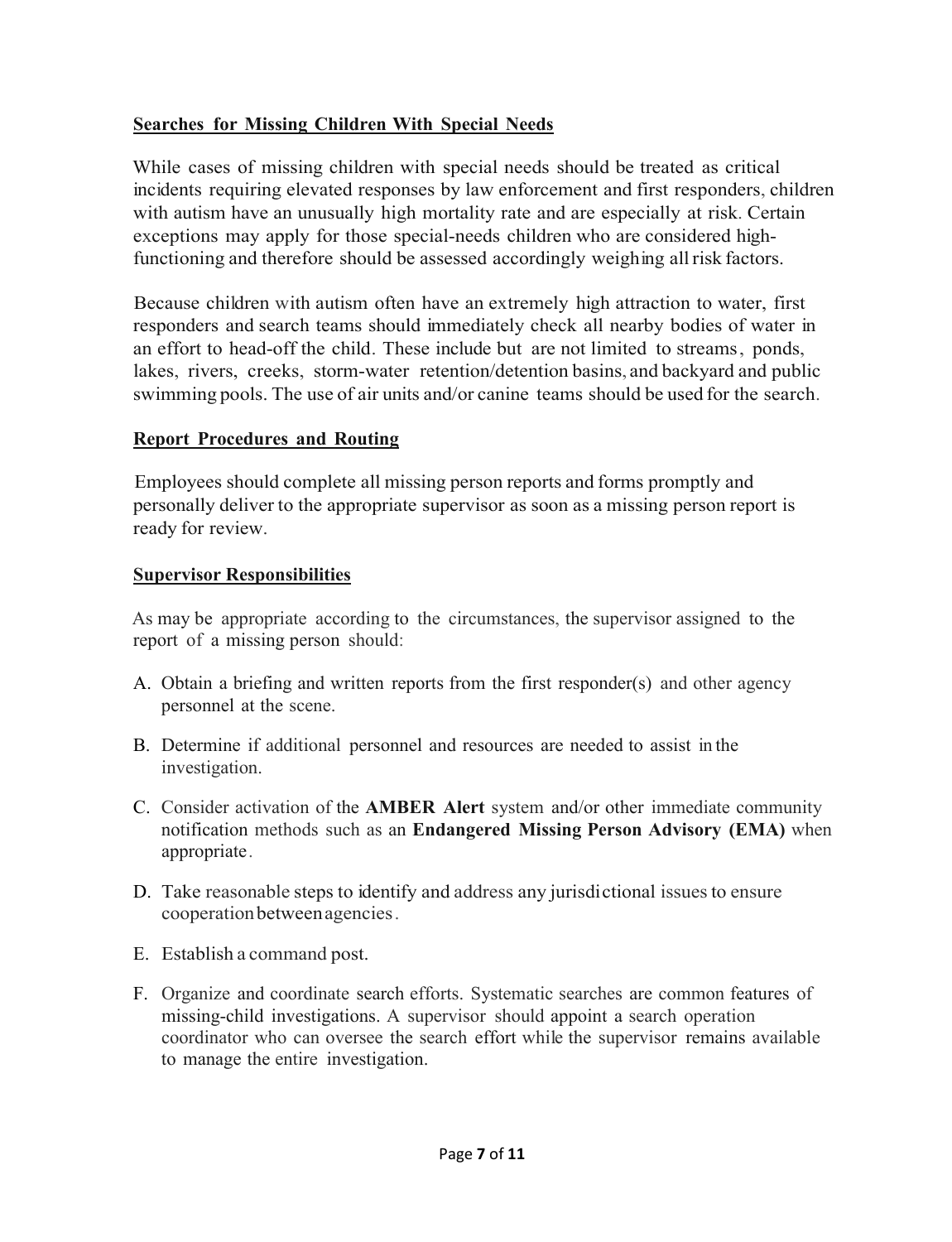- G. The supervisor shall also ensure applicable notifications and public alerts are made and documented and that records have been entered into the appropriate missing person networks.
- H. Establish a liaison with the victim's family.
- I. Confirm that all agency policies and procedures are observed.
- J. Review and approve missing person reportsupon receipt and ensure resources are deployed as appropriate. The reports should be promptly sent to the Records Division or the Communications Center to be entered into the appropriate missing person networks.
- K. Notify police administration of a report of an at-risk missing child.
- L. Manage media relations.Many missing-child investigations, especially those involving large-scale search efforts, are likely to draw media attention.

# **Records Division Responsibilities**

The receiving employee shall:

- A. As soon as reasonable under the circumstances, notify and forward a copy of the report to the law enforcement agency having jurisdiction over the missing person's residence in cases where the missing person is a resident of another jurisdiction.
- B. Notify and forward a copy of the report to the law enforcement agency in whose jurisdiction the missing person was last seen.
- C. Notify and forward a copy of the report to the law enforcement agency having jurisdiction over the missing person's intended or possible destination, if known.
- D. Promptly enter descriptive information into the Federal Bureau of Investigation's (FBI) National Crime Information Center (NCIC) Missing Person File and initialthe original police report along with a copy of the signed MissingChildren's Report. Forward a copy of the report to the Investigation Division.
- E. Shall verify and update CLETS, NCIC and any other applicable missing person networks within 60 days of the original entry into the networks and every 45 days thereafter until the missing person is located.

# **Investigation Division Follow-Up**

As may be appropriate according to the circumstances, the investigator assigned to respond to a missing person scene or investigation: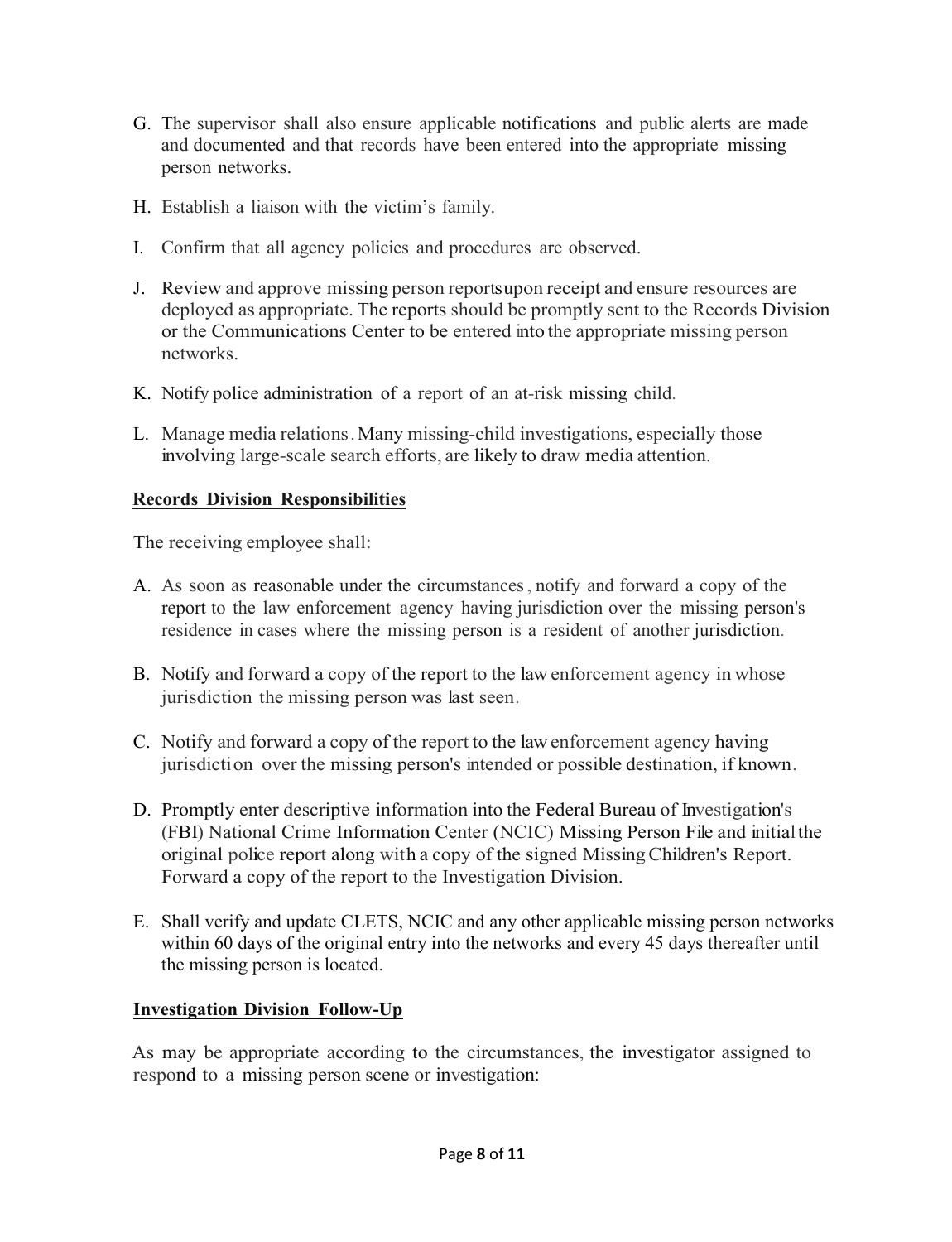- A. Should obtain a briefing from agency personnel at the scene.
- B. Should verify the accuracy of all descriptive information.
- C. Should initiate a neighborhood investigation/canvass.
- D. Should obtain a brief history of recent family dynamics.
- E. Explore the basis of conflicting information.
- F. Complete all remaining key investigative and coordination steps.
- G. Implement effective case management.
- H. Evaluate the need for additional resources and specialized services (Mutual Aid, FBI, NCMEC, Team Adam, etc.).
- I. Update descriptive information.
- J. Shall ensure that the missing person's school is notified within 10 days if the missing person is a juvenile.
	- 1. The notice shall be in writing and should also include a photograph.
	- 2. The investigator should meet with school officials regarding the notice as appropriate to stressthe importance of including the notice in the child's student file, along with contact information if the schoolreceives a call requesting the transfer of the missing child's files to another school.
- K. Should re-contact the reporting person and/or other witnesses within 30 days of the initial report and within 30 days thereafter to determine if any additional information has become available via the reporting party.
- L. Should consider contacting other agencies involved in the case to determine if any additional information is available.
- M. Shall maintain a close liaison with the National Center for Missing and Exploited Children® (NCMEC) if the missing person is under the age of 21.
- N. Should make appropriate inquiry with the coroner or medical examiner.
- O. Should obtain medical records, photos,X-rays and biological samples.
- P. Shall attempt to obtain the most recent photograph for persons under 18 years of age if it has not previously been obtained and forward the photograph to Minnesota BCA.
- Q. Should consider making appropriate entries and searches inthe National Missing and Unidentified Persons System (NamUs).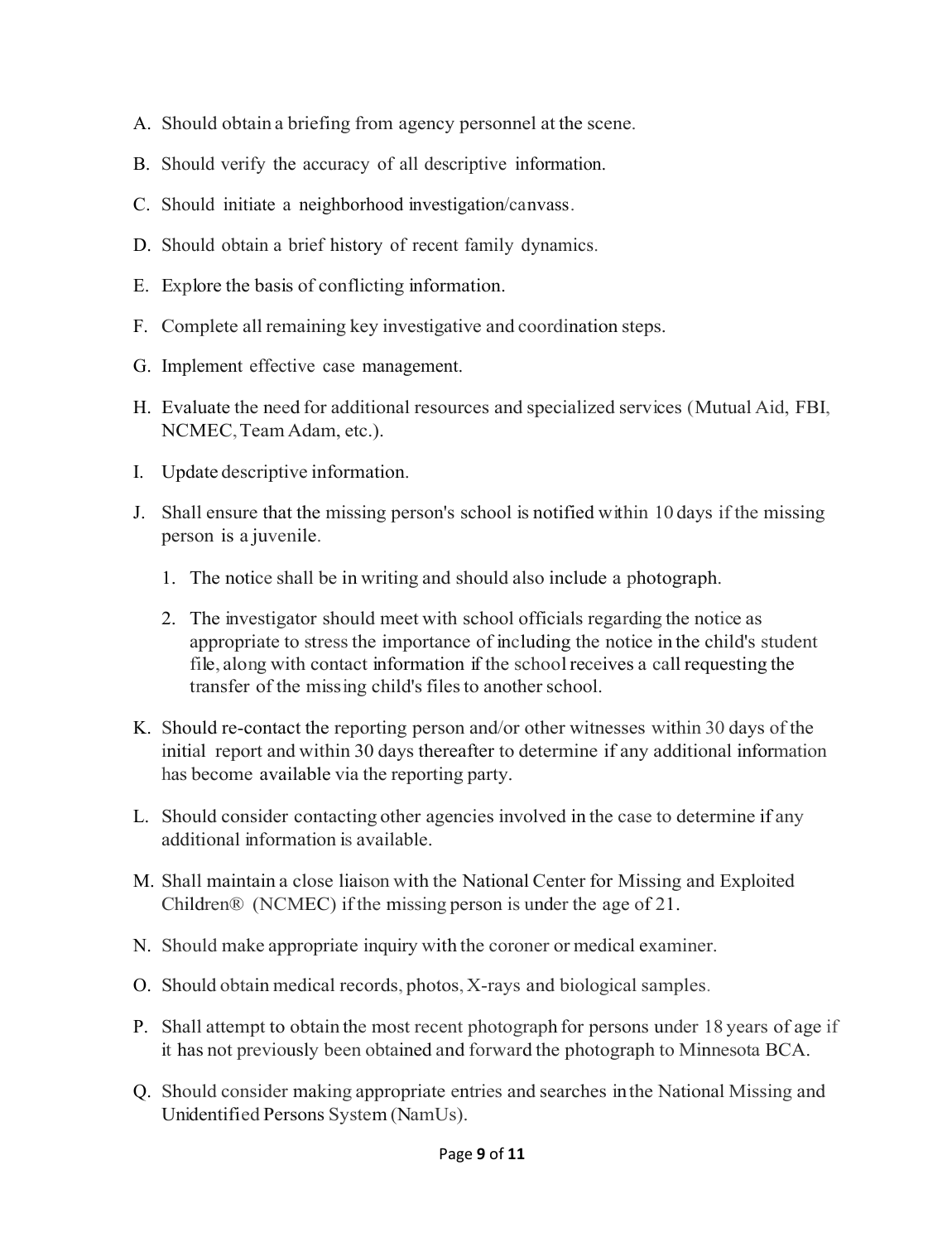R. Monitor media relations in regards to the investigation

### **When a Missing Person is Found**

An officer assigned to the recovery or return of a missing child shall:

- A. Verify the located child is, infact,the reported missing child.
- B. Secure intervention services, if appropriate.
- C. Arrange the return of the child to his/her legalguardian or appropriate children's shelter in the case of a runaway or missing child from within department jurisdiction who has been located and who is not wanted on a warrant or other law violation.
- D. Place the child in custody and transport him or her to the appropriate facility for admission in the case of a runaway from another jurisdiction or from out-of-state who has been located and for whom a warrant exists or for whom an NCIC missing-person "hit" is verified.
- E. Complete the appropriate supplementalreports and cancel all outstanding notifications.

When any person reported missing is found, the assigned investigator shall document the location of the missing person inthe appropriate report, notify the reporting party and other involved agencies and refer the case for additional investigation if warranted.

Notification shall be made to any other lawenforcement agency that took the initialreport or participated in the investigation.

#### **Unidentified Persons**

Department members investigating a case of an unidentified person who is deceased or a living person who cannot assist in identifying him/herself should:

- A. Obtain a complete description of the person.
- B. Enter the unidentified person's description into the NCIC Unidentified Person File.
- C. Use available resources,such as those related to missing persons,to identify the person.
- D. Cancel all notifications after identification is confirmed.